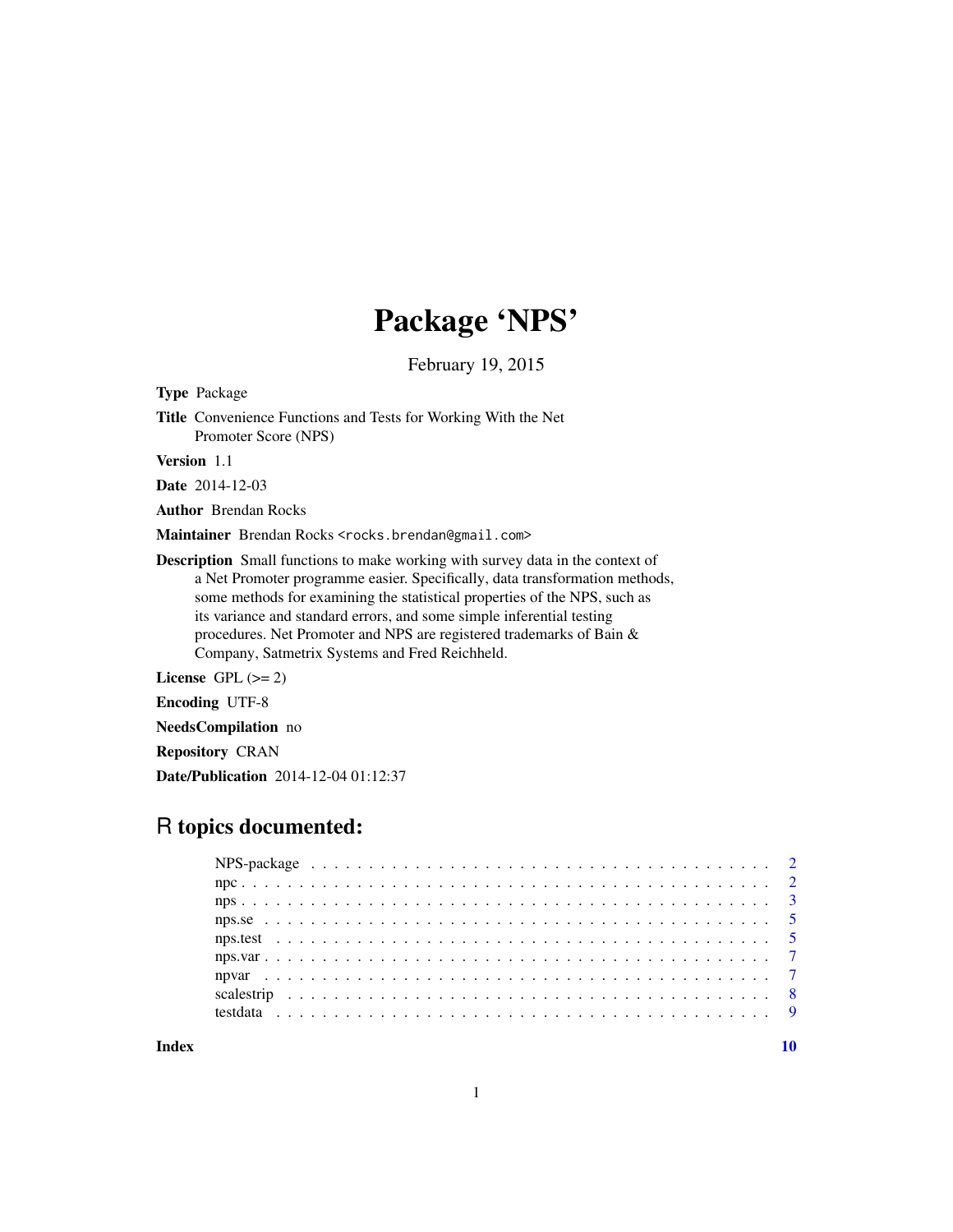<span id="page-1-0"></span>NPS-package *Convenience Functions and Tests for Working With the Net Promoter Score (NPS)*

## Description

| Package:  | <b>NPS</b> |
|-----------|------------|
| Type:     | Package    |
| Version:  | 1.1        |
| Date:     | 2014-12-03 |
| License:  | $GPL (=2)$ |
| LazyLoad: | yes        |
| Encoding: | UTF-8      |

## Details

Small functions to make working with survey data in the context of a Net Promoter programme easier. Specifically, data transformation methods, some methods for examining the statistical properties of the NPS, such as its variance and standard errors, and some simple inferential testing procedures. Net Promoter and NPS are registered trademarks of Bain & Company, Satmetrix Systems and Fred Reichheld.

## Author(s)

Brendan Rocks <rocks.brendan@gmail.com>

<span id="page-1-1"></span>npc *Create Net Promoter Categories from Likelihood to Recommend Scores*

## Description

This function produces Net Promoter Categories for [numeric](#page-0-0) or [integer](#page-0-0) *Recommend* data

#### Usage

npc(x, breaks = list(0:6, 7:8, 9:10))

## Arguments

| X      | A vector of <i>Recommend</i> scores                                                    |
|--------|----------------------------------------------------------------------------------------|
| breaks | A list of length three, giving the integer Likert scale points for <i>Detractors</i> , |
|        | <i>Passives, and Promoters, respectively. The default is 1ist(0:6, 7:8, 9:10)</i>      |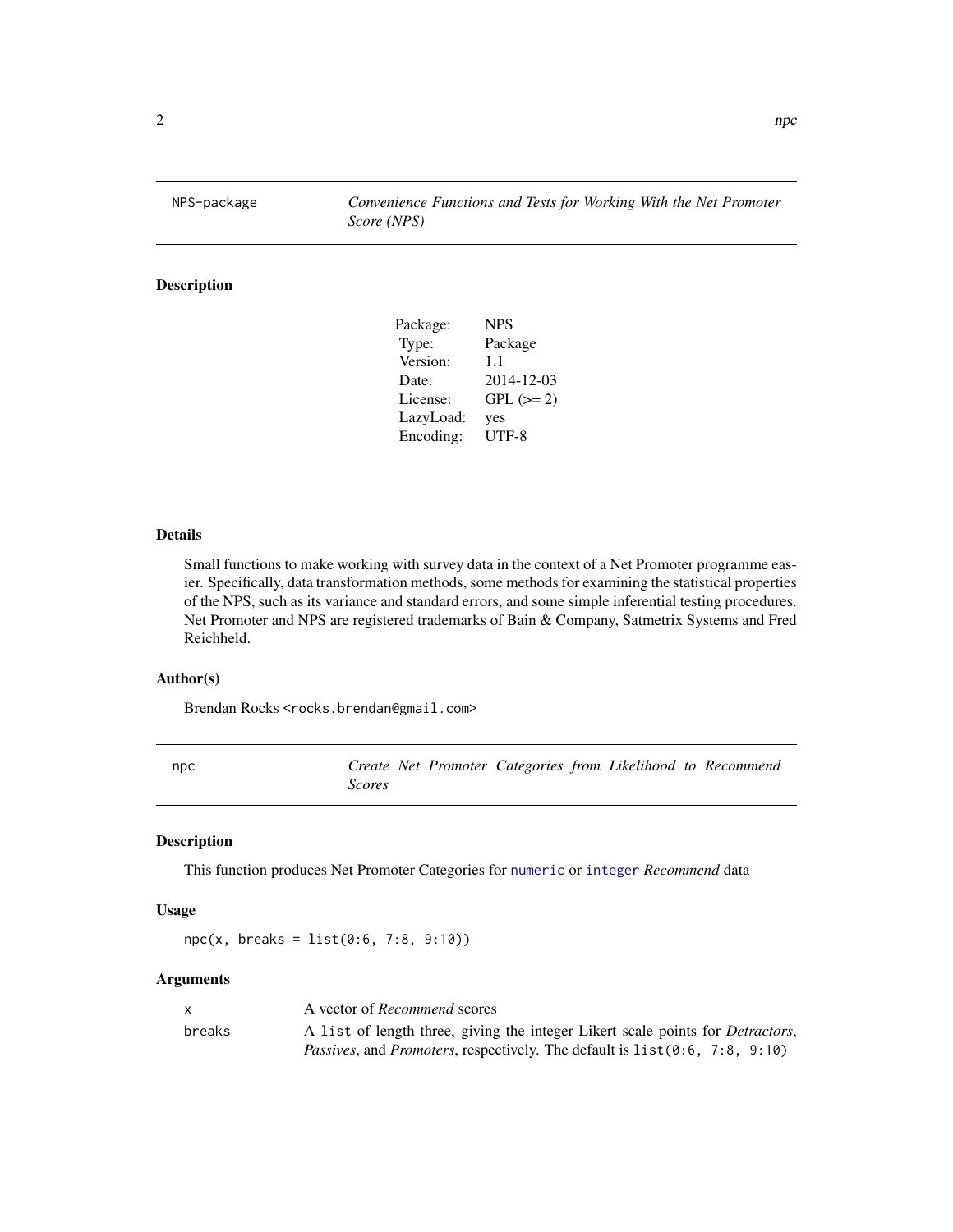<span id="page-2-0"></span>nps 3

## Value

Net Promoter categories

## Author(s)

Brendan Rocks <rocks.brendan@gmail.com>

## See Also

[nps](#page-2-1)

## Examples

```
# The command below will generate Net Promoter categories for each point
# on a standard 0:10 Likelihood to Recommend scale
npc(0:10)
# Here's how scores and categories map out. Notice that scores which are
# 'off the scale' drop out as missing/invalid
data.frame(score = -2:12, category = npc(-2:12))
# When you have lots of data, summaries are useful
rec <- sample(0:10, prob=c(0.02, 0.01, 0.01, 0.01, 0.01, 0.03, 0.03, 0.09,
    0.22, 0.22, 0.35), 1000, replace=TRUE)
# A Histrogram of the Likelihood to Recommend scores we just generated
hist(rec, breaks=-1:10)
# A look at the by nps category using summary
summary(npc(rec))
# As above
table(npc(rec))
# As a crosstabulation
table(rec, npc(rec))
nps(rec)
```
<span id="page-2-1"></span>nps *Calculate a Net Promoter Score*

## Description

This function calculates a Net Promoter Score from a vector of *Recommend* scores, ideally [numeric](#page-0-0) ones. An attempt will be made to coerce [factor](#page-0-0), or [character](#page-0-0) data. NA values, either in the data, or generated by type coercion, are automatically omitted from the calculation. No warning is given in the former case. Net Promoter Scores generated are on a [-1,1] scale; you may want to multiply them by 100 (and perhaps round them!) prior to presentation.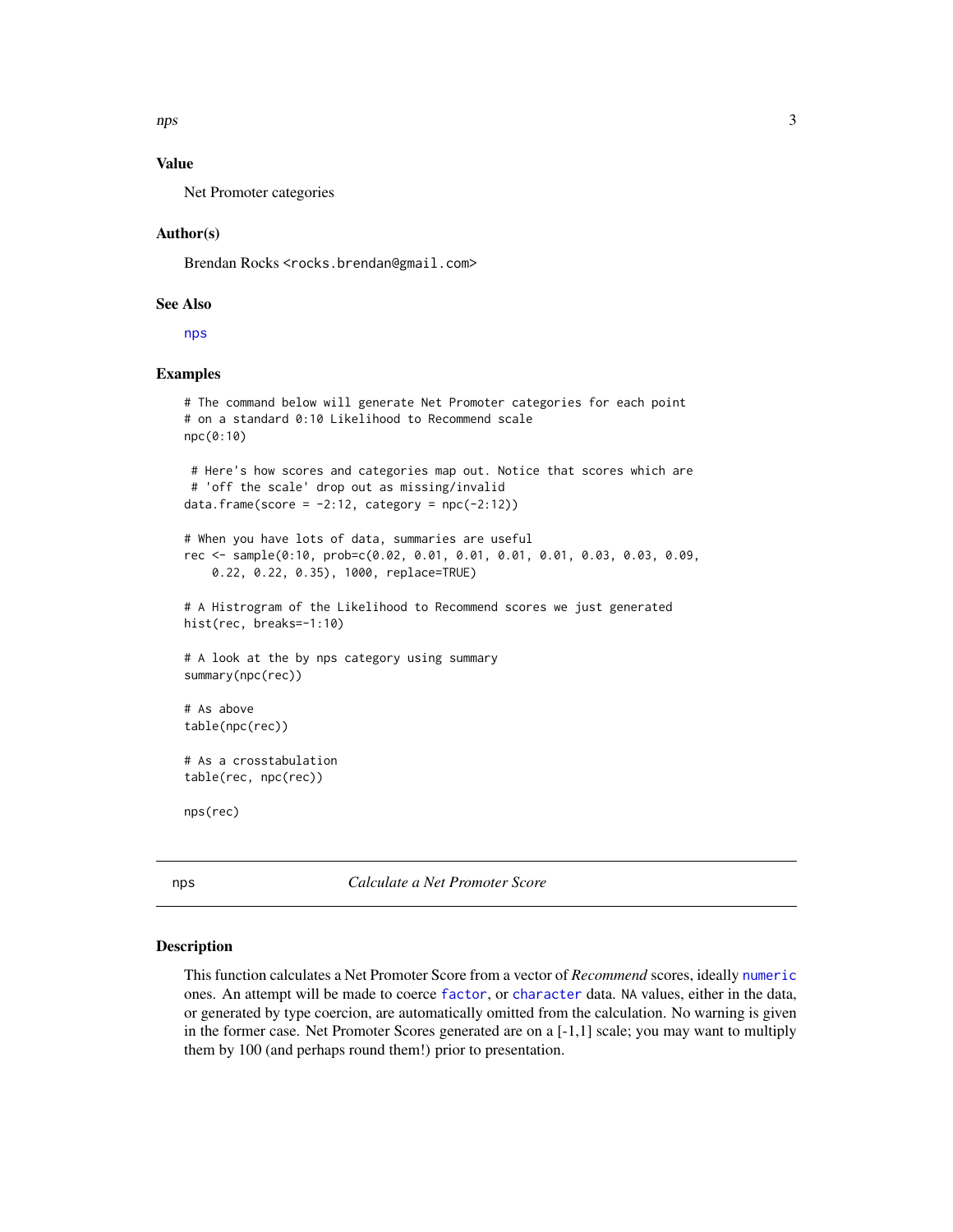## <span id="page-3-0"></span>Usage

nps(x, breaks = list(0:6, 7:8, 9:10))

## Arguments

|        | A vector of <i>Recommend</i> scores                                                    |
|--------|----------------------------------------------------------------------------------------|
| breaks | A list of length three, giving the integer Likert scale points for <i>Detractors</i> , |
|        | <i>Passives, and Promoters, respectively. The default is list (0:6, 7:8, 9:10)</i>     |

## Value

a Net Promoter Score. Unrounded.

## Author(s)

Brendan Rocks <rocks.brendan@gmail.com>

#### See Also

[npc](#page-1-1)

## Examples

```
# This will generate 1000 dummy Likelihood to Recommend reponses
x <- sample(0:10, prob=c(0.02, 0.01, 0.01, 0.01, 0.01, 0.03, 0.03, 0.09,
    0.22, 0.22, 0.35), 1000, replace=TRUE)
# Here are the proportions of respondents giving each Likelihood to
# Recommend response
prop.table(table(x))
# Here's a histrogram of the scores
hist(x, breaks=-1:10, col=c(rep("red",7), rep("yellow",2), rep("green", 2)))
# Here's a barplot. It's very similar, though for categorical responses
# it's often slightly easier to interpret.
barplot(
    prop.table(table(x)),
     col=c(rep("red",7), rep("yellow",2), rep("green", 2))
     )
# Here's the nps
nps(x)
#You can round it if you like
round(nps(x)); round(nps(x),1)
```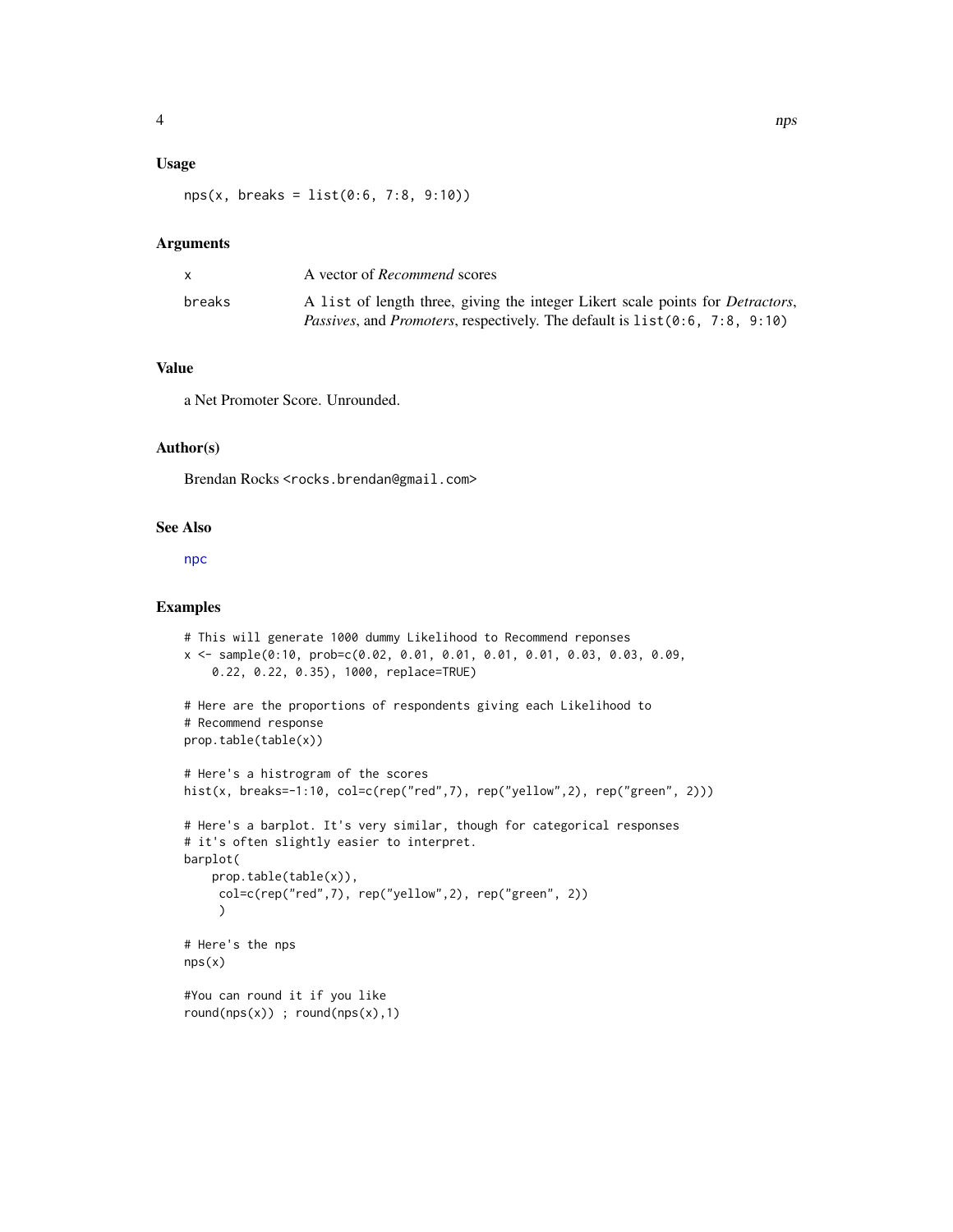<span id="page-4-1"></span><span id="page-4-0"></span>

## Description

This function calculates the standard error (see below) of a Net Promoter Score, taking a [vector](#page-0-0) of raw *Recommend* data

## Usage

```
nps.se(x, breaks = list(0:6, 7:8, 9:10))
```
## Arguments

|        | A vector of <i>Recommend</i> scores                                                    |
|--------|----------------------------------------------------------------------------------------|
| breaks | A list of length three, giving the integer Likert scale points for <i>Detractors</i> , |
|        | <i>Passives, and Promoters, respectively. The default is list (0.6, 7.8, 9.10)</i>     |

## Value

[numeric](#page-0-0). The variance of the distribution, ranging from 0 to 1.

## Author(s)

Brendan Rocks <rocks.brendan@gmail.com>

## See Also

[npvar](#page-6-1), a version which works on counts or proportions of responses

nps.test *Significance tests and confidence intervals for Net Promoter Scores*

## Description

This function performs one and two sample tests for the Net Promoter score(s) of *Recommend* data distributions. Currently, only a Wald type test is supported.

## Usage

```
nps.test(x, y = NULL, test = "wald", conf = 0.95, breaks = list(0:6,
  7:8, 9:10))
## S3 method for class 'nps.test'
print(x, \ldots)
```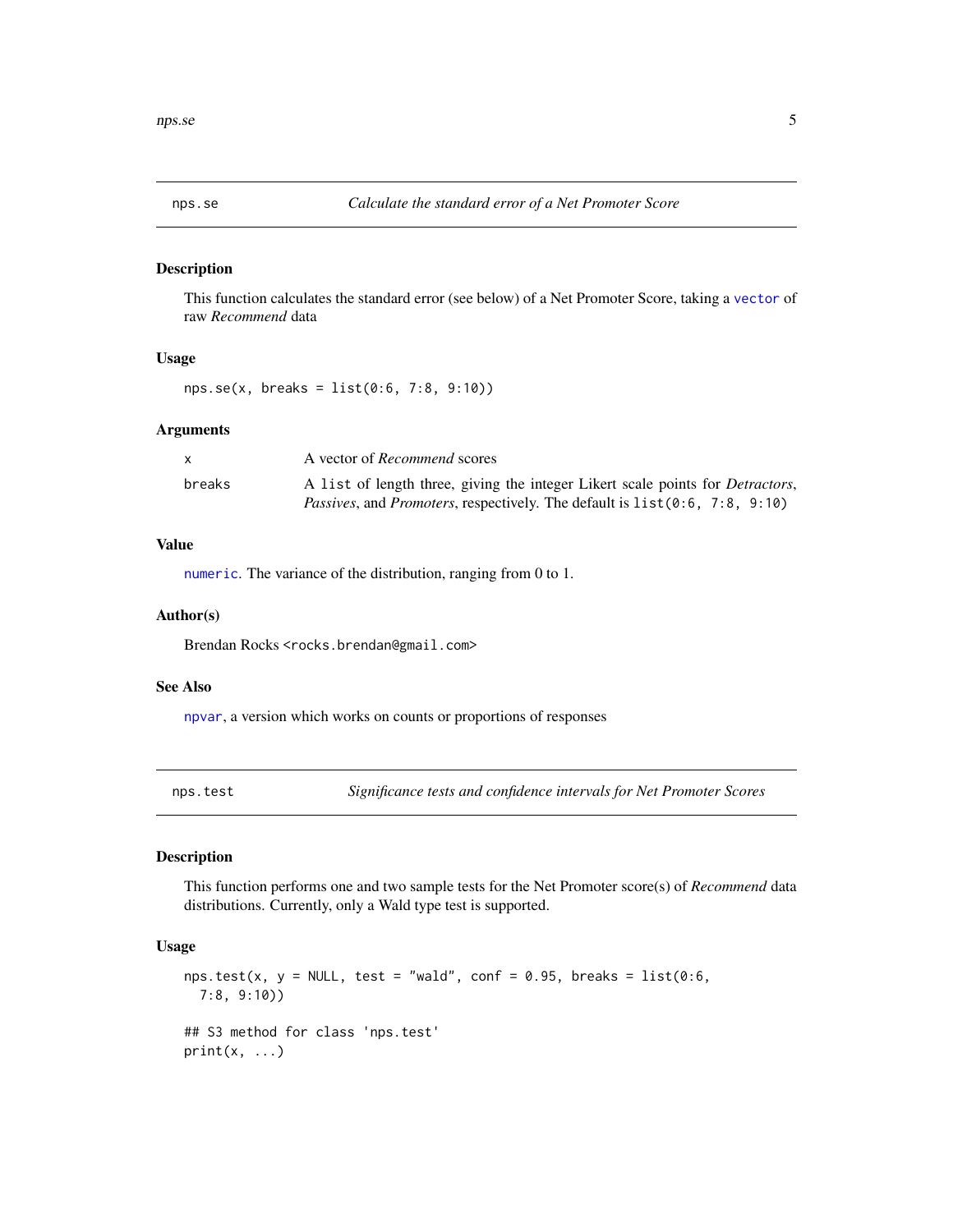## <span id="page-5-0"></span>Arguments

| $\mathsf{x}$ | A vector of <i>Recommend</i> scores                                                                                                                                         |
|--------------|-----------------------------------------------------------------------------------------------------------------------------------------------------------------------------|
| y            | A vector of <i>Recommend</i> scores, to compare to x. If not specified, a one sample<br>test on x is performed. Defaults to NULL                                            |
| test         | The type of test to perform. Currently only the Wald/Z-test ('wald') is supported                                                                                           |
| conf         | the confidence level of the test and intervals. Defaults to 0.95                                                                                                            |
| breaks       | A list of length three, giving the integer Likert scale points for <i>Detractors</i> ,<br><i>Passives, and Promoters, respectively. The default is list(0:6, 7:8, 9:10)</i> |
| $\cdots$     | Not used.                                                                                                                                                                   |

## Value

A [list](#page-0-0) of class nps.test containing:

| nps.x, nps.y | The Net Promoter score(s)                                                                                                                                                                                                    |
|--------------|------------------------------------------------------------------------------------------------------------------------------------------------------------------------------------------------------------------------------|
| delta        | Where both x and y have been specified, the absolute difference between the two<br>scores                                                                                                                                    |
| int          | The confidence interval generated. For a one sample test, this will be a confi-<br>dence interval around nps.x. For a two sample test, this will be a confidence<br>interval around the difference between nps. x and nps. y |
| conf         | The confidence level used when performing the test, as specificed by conf in the<br>function parameters                                                                                                                      |
| p.value      | The p value of the significance test                                                                                                                                                                                         |
| sig          | logical. Whether or not the p. value of the test exceeded 1-conf                                                                                                                                                             |
| se.hat       | The estimated standard error of delta for a two sample test, otherwise of x                                                                                                                                                  |
| type         | character string indicating whether a one or two sample test was performed                                                                                                                                                   |
| n.x, n.y     | Counts for $x$ and $y$                                                                                                                                                                                                       |
| <b>NULL</b>  |                                                                                                                                                                                                                              |

## Author(s)

Brendan Rocks <rocks.brendan@gmail.com>

## See Also

[nps.var](#page-6-2), [nps.se](#page-4-1), [nps](#page-2-1)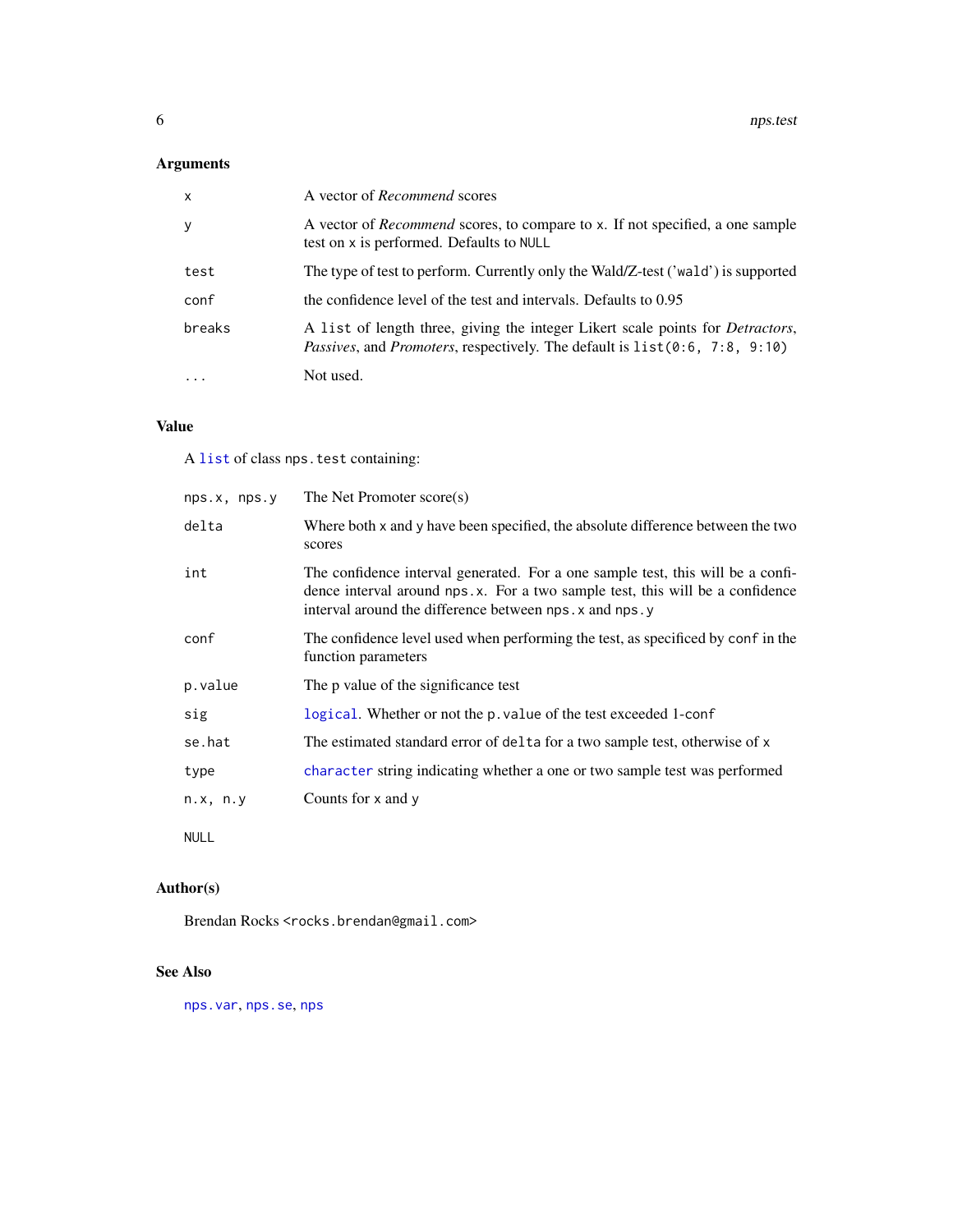<span id="page-6-2"></span><span id="page-6-0"></span>

## Description

This function calculates the Net Promoter Score variance, taking a [vector](#page-0-0) of raw *Recommend* data

## Usage

 $nps.var(x, breaks = list(0:6, 7:8, 9:10))$ 

## Arguments

|        | A vector of <i>Recommend</i> scores                                                    |
|--------|----------------------------------------------------------------------------------------|
| breaks | A list of length three, giving the integer Likert scale points for <i>Detractors</i> , |
|        | <i>Passives, and Promoters, respectively. The default is list(0:6, 7:8, 9:10)</i>      |

## Value

[numeric](#page-0-0). The variance of the distribution, ranging from 0 to 1.

## Author(s)

Brendan Rocks <rocks.brendan@gmail.com>

## See Also

[npvar](#page-6-1), a version which works on counts or proportions of responses

<span id="page-6-1"></span>npvar *Calculate the variance of a Net Promoter Score*

## Description

This function calculates the Net Promoter Score variance, taking a [vector](#page-0-0) of length three, with numbers or proportions of *Detractors*, *Passives*, and *Promoters*, respectively.

## Usage

npvar(x)

## Arguments

x A [vector](#page-0-0) of length three, with numbers or proportions of *Detractors*, *Passives*, and *Promoters*, respectively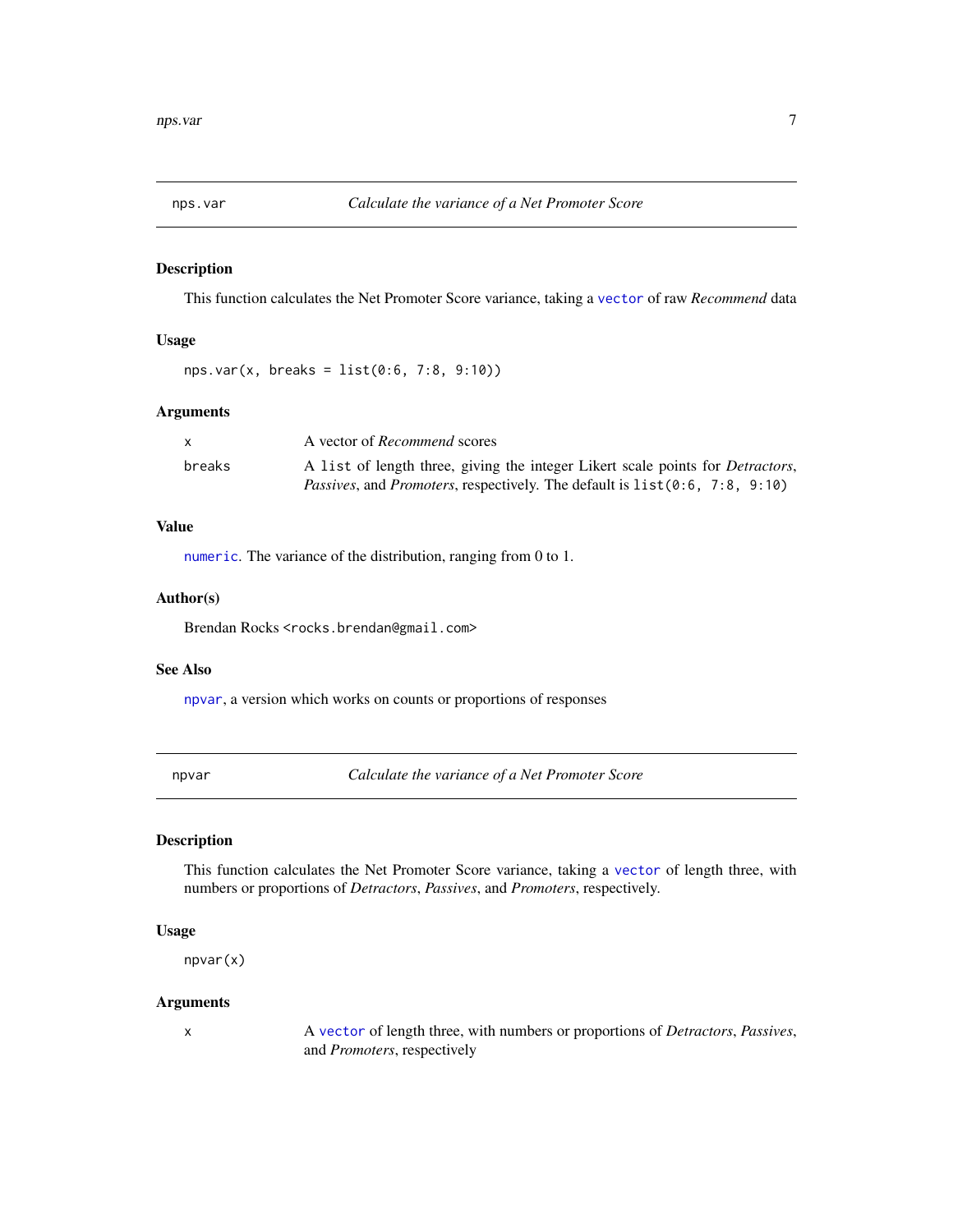#### <span id="page-7-0"></span>8 scalestrip and the set of the set of the set of the set of the set of the set of the set of the set of the set of the set of the set of the set of the set of the set of the set of the set of the set of the set of the set

## Value

[numeric](#page-0-0). The variance of the distribution, ranging from 0 to 1.

## Author(s)

Brendan Rocks <rocks.brendan@gmail.com>

## See Also

[nps.var](#page-6-2), a version which works on raw Recommend responses

scalestrip *Strips Likert scale point labels, returns numeric or ordinal data*

## Description

Survey systems export responses to Likhert scales with the scale labels on, meaning that R as factors or text as opposed to numeric data. This function takes labelled scales and returns unlabelled numeric data (by default), or an unlabelled ordered factor (if requested).

## Usage

 $scalestrip(x, ordinal = FALSE)$ 

## Arguments

|         | a vector, matrix, or data. frame, containing Likert data labelled in the format<br>"Integer - some text", e.g. "10 - Extremely Likely" |
|---------|----------------------------------------------------------------------------------------------------------------------------------------|
| ordinal | logical (TRUE\codeFALSE). Should the data returned be an ordered factor?<br>Otherwise the data returned is numeric. Defaults to FALSE. |

## Value

Unlabelled numeric data (by defualt), or an unlabelled ordered factor (if requested).

## Author(s)

Brendan Rocks <rocks.brendan@gmail.com>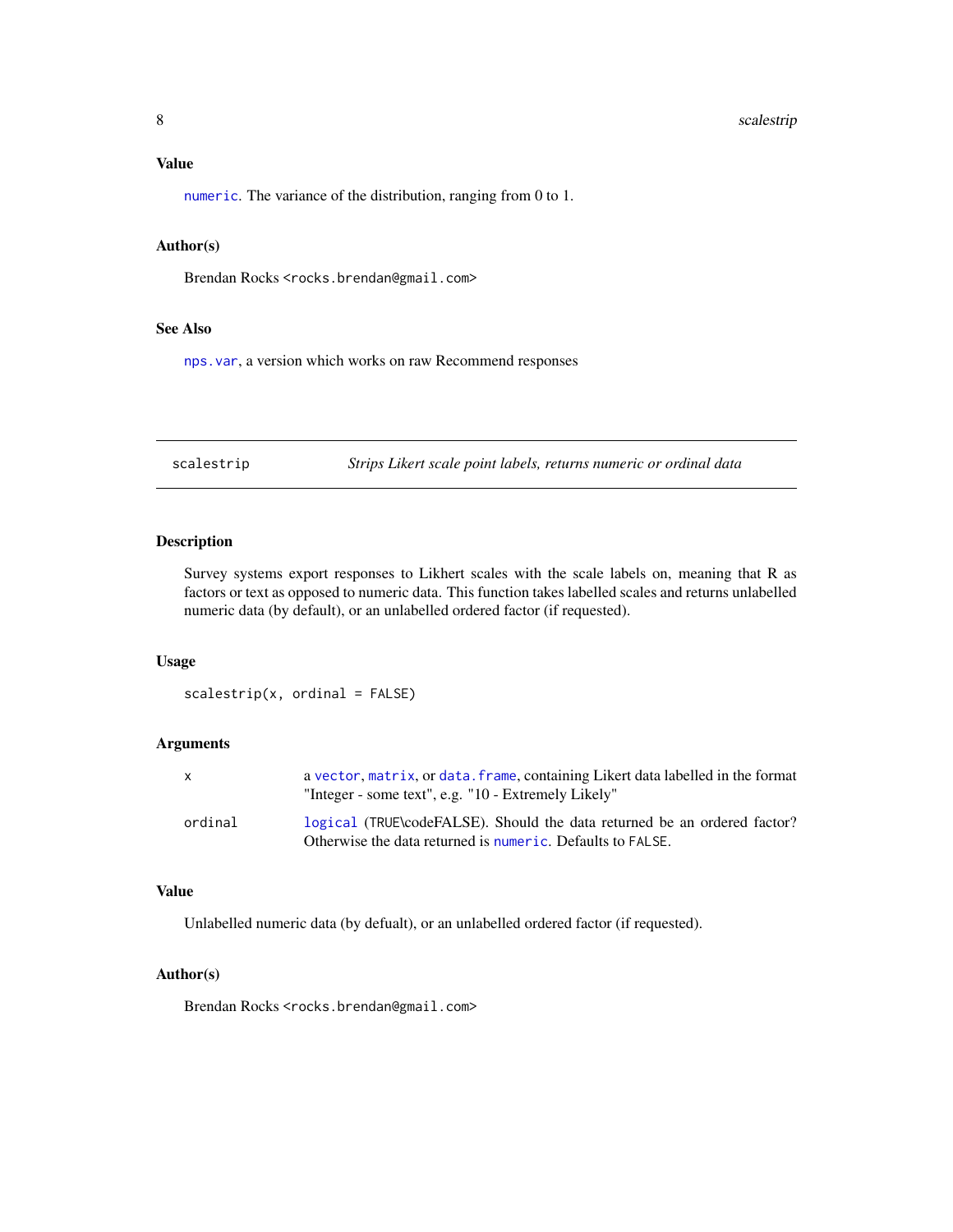<span id="page-8-0"></span>

## Description

An idealised test data set, for demonstrating some of the NPS functions

## Author(s)

Brendan Rocks <rocks.brendan@gmail.com>